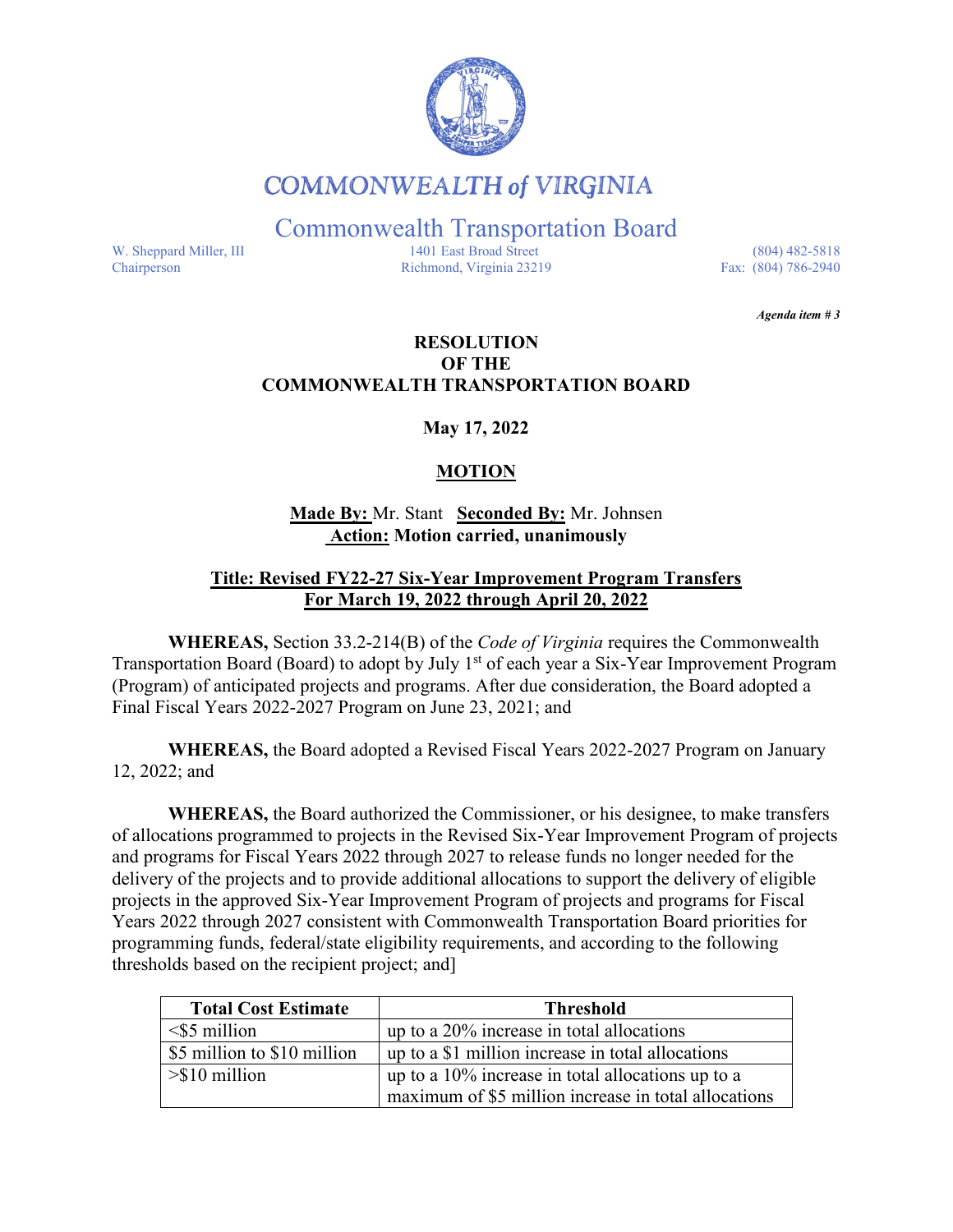Resolution of the Board Revised FY22-27 Six-Year Improvement Program Transfers For March 19, 2022 through April 20, 2022 May 17, 2022 Page 2 of 2

**WHEREAS,** the Board directed that (a) the Commissioner shall notify the Board on a monthly basis should such transfers or allocations be made; and (b) the Commissioner shall bring requests for transfers of allocations exceeding the established thresholds to the Board on a monthly basis for its approval prior to taking any action to record or award such action; and

**WHEREAS,** the Board is being presented a list of the transfers exceeding the established thresholds attached to this resolution and agrees that the transfers are appropriate.

**NOW THEREFORE, BE IT RESOLVED,** by the Commonwealth Transportation Board, that the attached list of transfer requests exceeding the established thresholds is approved and the specified funds shall be transferred to the recipient project(s) as set forth in the attached list to meet the Board's statutory requirements and policy goals.

###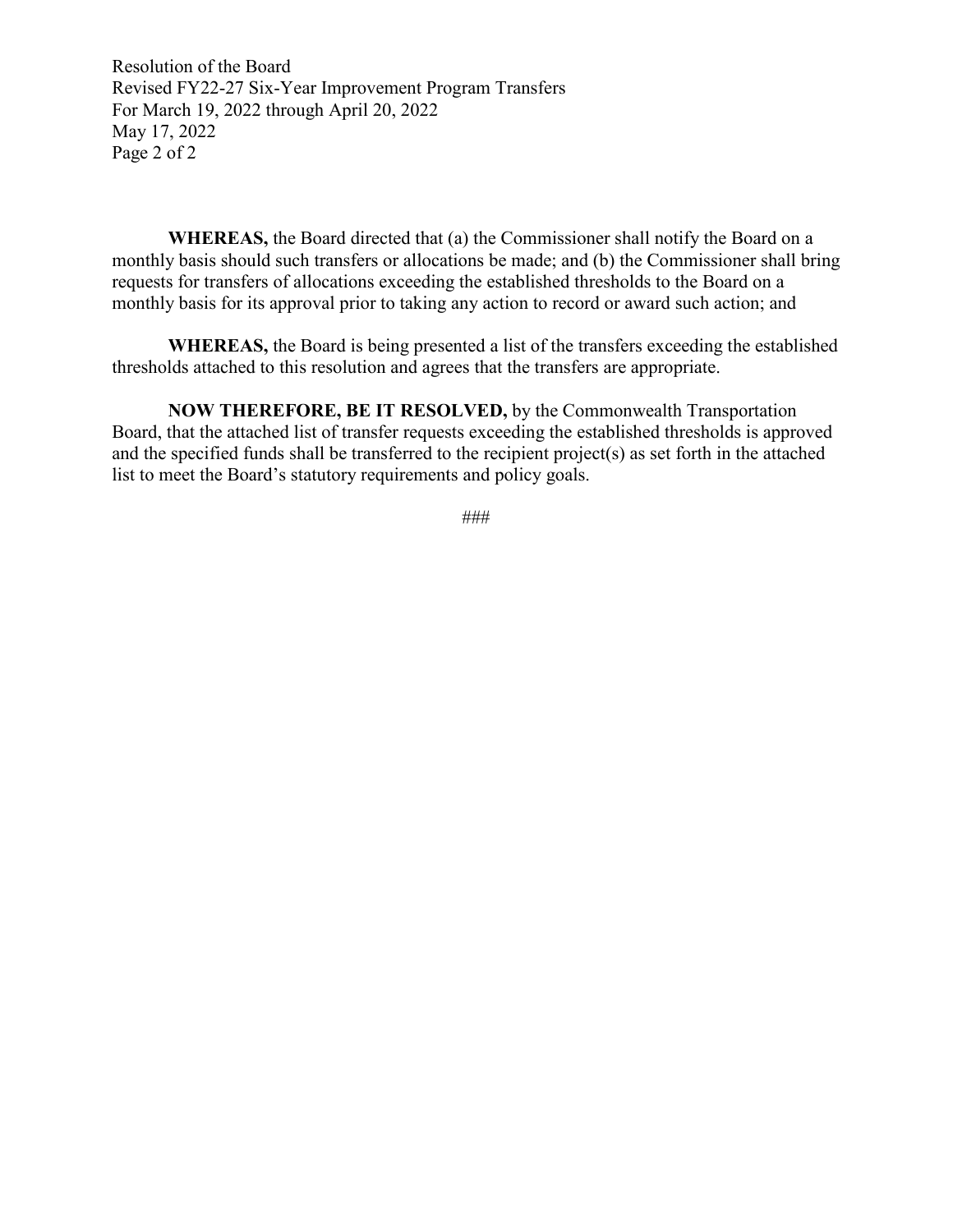# **CTB Decision Brief**

### Revised FY2022-2027 Six-Year Improvement Program Transfers For March 19, 2022 through April 20, 2022

**Issue:** Each year the Commonwealth Transportation Board (CTB) must adopt a Six-Year Improvement Program (Program) in accordance with statutes and federal regulations. Throughout the year, it may become necessary to transfer funds between projects to have allocations available to continue and/or initiate projects and programs adopted in the Program.

Facts: On January 12, 2022, the CTB granted authority to the Commissioner of Highways (Commissioner), or his designee, to make transfers of allocations programmed to projects in the Revised Six-Year Improvement Program of projects and programs for Fiscal Years 2022 through 2027 to release funds no longer needed for the delivery of the projects and to provide additional allocations to support the delivery of eligible projects in the Revised Six-Year Improvement Program of projects and programs for Fiscal Years 2022 through 2027 consistent with Commonwealth Transportation Board priorities for programming funds, federal/state eligibility requirements, and according to the following thresholds based on the recipient project:

| <b>Total Cost Estimate</b>  | <b>Threshold</b>                                     |
|-----------------------------|------------------------------------------------------|
| $\leq$ 5 million            | up to a 20% increase in total allocations            |
| \$5 million to \$10 million | up to a \$1 million increase in total allocations    |
| $> $10$ million             | up to a $10\%$ increase in total allocations up to a |
|                             | maximum of \$5 million increase in total allocations |

In addition, the CTB resolved that the Commissioner should bring requests for transfers of allocations exceeding the established thresholds to the CTB on a monthly basis for its approval prior to taking any action to record or award such action.

The CTB will be presented with a resolution for formal vote to approve the transfer of funds exceeding the established thresholds. The list of transfers from March 19, 2022 through April 20, 2022 is attached.

**Recommendations:** VDOT recommends the approval of the transfers exceeding the established thresholds from donor projects to projects that meet the CTB's statutory requirements and policy goals.

**Action Required by CTB:** The CTB will be presented with a resolution for a formal vote to adopt changes to the Revised Program for Fiscal Years 2022– 2027 that include transfers of allocated funds exceeding the established thresholds from donor projects to projects that meet the CTB's statutory requirements and policy goals.

**Result, if Approved**: If approved, the funds will be transferred from the donor projects to projects that meet the CTB's statutory requirements and policy goals.

**Options:** Approve, Deny, or Defer.

**Public Comments/Reactions:** None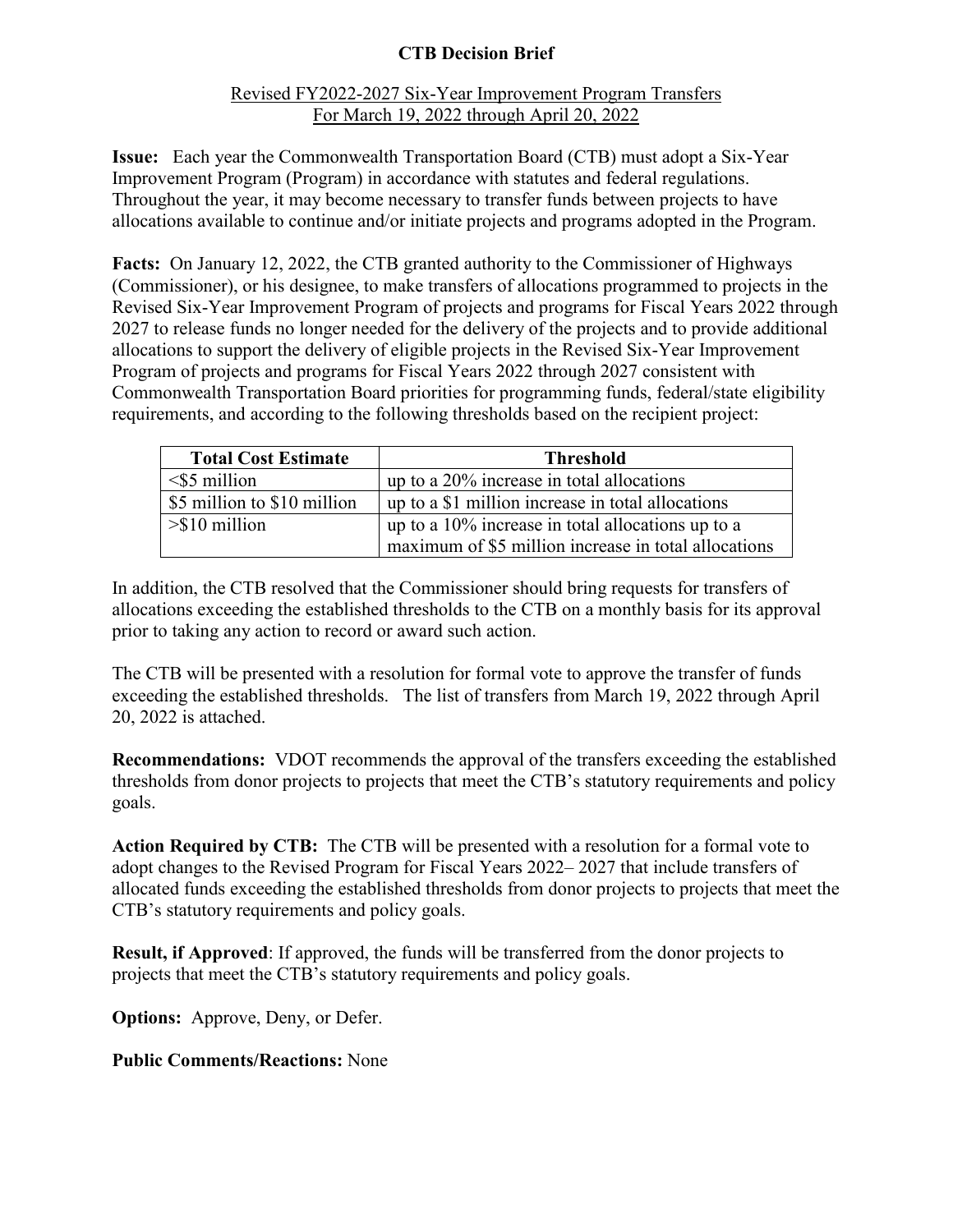#### **Six‐Year Improvement Program Allocation Transfer Threshold Report Transfers Requiring CTB Approval**

| Row            | <b>Donor District</b> | <b>Donor Description</b>                                      |        | Donor UPC Recipient District | <b>Recipient Description</b>                                       | Recipient  | <b>Fund Source</b>                                                                                                                                                                                                                                                                | <b>Transfer</b> | <b>Total</b>      | <b>Total</b> | <b>Transfer</b> | <b>Comments</b>                                                                                                                                                                    |
|----------------|-----------------------|---------------------------------------------------------------|--------|------------------------------|--------------------------------------------------------------------|------------|-----------------------------------------------------------------------------------------------------------------------------------------------------------------------------------------------------------------------------------------------------------------------------------|-----------------|-------------------|--------------|-----------------|------------------------------------------------------------------------------------------------------------------------------------------------------------------------------------|
|                |                       |                                                               |        |                              |                                                                    | <b>UPC</b> |                                                                                                                                                                                                                                                                                   | Amount          | <b>Allocation</b> | Estimate     | Percent         |                                                                                                                                                                                    |
| $\mathbf{1}$   | <b>Bristol</b>        | Route 80 Shoulder Initiative                                  | 109922 | <b>Bristol</b>               | Piedmont Avenue Pedestrian<br>Heads                                | 109509     | Safety (statewide) (CF3100), Safety Soft<br>Match (statewide) (CF3101)                                                                                                                                                                                                            | 158,173         | 376,592           | 376,592      | 72.4%           | Transfer of surplus funds recommended by<br>District and Traffic Engineering Division<br>from a completed project to fund a<br>scheduled project.                                  |
| $\overline{2}$ | <b>Bristol</b>        | Route 80 Shoulder Initiative                                  | 109922 | Bristol                      | RTE.11 SIDEWALK EAST SIDE<br>OF EAST MAIN ST. ABINGDON             | 113768     | Safety (statewide) (CF3100), Safety Soft<br>Match (statewide) (CF3101)                                                                                                                                                                                                            | 119,396         | 171,016           | 171,016      | >100%           | Transfer of surplus funds recommended by<br>District and Traffic Engineering Division<br>from a completed project to fund a<br>scheduled project.                                  |
| $\overline{3}$ | <b>Bristol</b>        | #SGR Bristol - Local SGR Bridge<br><b>Balance Entry</b>       | T9534  | <b>Bristol</b>               | #SGR19LB - Allegheny St / Big<br>Ck Richland VA 8003 Fed<br>22461  |            | 113878 SGR - State (SS0100)                                                                                                                                                                                                                                                       | 63,811          | 627,533           | 569,669      | 11.3%           | Transfer of surplus funds recommended by<br>District from the district SGR Local Bridge<br>Balance Entry line item to fund a<br>completed project.                                 |
| $\overline{4}$ | Statewide             | PRIMARY EXTENSIONS<br>PROGRAM                                 | T15494 | Bristol                      | #SGR21LP Commonwealth<br><b>Avenue Primary Extension</b><br>Paving | 116923     | CTB Formula - Paving for Primary<br>Extensions (CS0170)                                                                                                                                                                                                                           | 54,827          | 145,702           | 145,702      | 60.3%           | Transfer of surplus funds recommended by<br>District and Local Assistance Division from<br>the Statewide Primary Extension Balance<br>Entry line item to fund a scheduled project. |
| 5 <sup>5</sup> | <b>Bristol</b>        | US Route 21 Rumble Stripe<br>Initiative                       | 109513 | Bristol                      | <b>NSTALL GUARDRAIL</b><br>UPGRADES - RTE 67 TAZEWELL<br>CO        | 117770     | Safety (statewide) (CF3100), Safety Soft<br>Match (statewide) (CF3101)                                                                                                                                                                                                            | 87,165          | 225,313           | 225,313      | 63.1%           | Transfer of surplus funds recommended by<br>District and Traffic Engineering Division<br>from a completed project to fund a<br>scheduled project.                                  |
| 6              | <b>Bristol</b>        | US Route 21 Rumble Stripe<br>Initiative                       | 109513 | <b>Bristol</b>               | <b>NSTALL GUARDRAIL</b><br>UPGRADES - ROUTE 16<br>TAZWELL CO       | 117771     | Safety (statewide) (CF3100), Safety Soft<br>Match (statewide) (CF3101)                                                                                                                                                                                                            | 102,669         | 211,505           | 211,505      | 94.3%           | Transfer of surplus funds recommended by<br>District and Traffic Engineering Division<br>from a completed project to fund a<br>scheduled project.                                  |
|                | Statewide             | <b>STATEWIDE TAP BALANCE</b><br><b>ENTRY- UNALLOCATED</b>     | 70466  | Fredericksburg               | RTE 709 - FLATFORD ROAD<br>SIDEWALK                                | 113561     | Local Funds for Enhancement Projects<br>(NPL206), TAP >200K : Fredericksburg<br>(CF6MA0)                                                                                                                                                                                          | 213,979         | 1,143,500         | 1,143,500    | 23.0%           | Transfer of surplus funds recommended by<br>District and Local Assistance Division from<br>the Statewide TAP Balance Entry line item<br>to fund a scheduled project.               |
| 8              | Statewide             | STATEWIDE HIGHWAY SAFETY<br><b>BALANCE ENTRY</b>              | 70700  | Fredericksburg               | RTE 3 AND RTE 621<br>INTERSECTION MODIFICATION<br>HRRR             | 120977     | High Risk Rural - Federal (CNF263), High<br>Risk Rural - State Match (CNS251)                                                                                                                                                                                                     | 386,000         | 386,000           | 386,000      | 100.0%          | Transfer of surplus funds recommended by<br>District and Traffic Engineering Division<br>from the Statewide Highway Safety Balance<br>Entry line item to fund a scheduled project. |
| 9              | <b>Hampton Roads</b>  | HAMPTON ROADS MPO CMAQ<br><b>BALANCE ENTRY</b>                | 70714  | Hampton Roads                | NEWPORT NEWS CITYWIDE<br>SIGNAL RETIMING AND<br><b>UPGRADES</b>    | 107058     | CMAQ : Hampton Roads (CF5M30), CMAQ<br>Federal - Urban: Hampton Roads MPO<br>(CNF214), CMAQ Match - Urban : Hampton<br>Roads MPO (CNS214), CMAQ Match :<br>Hampton Roads (CS5M31), Hampton Roads<br>(CNF214), Local Project Contributions -<br>Urban (NOP723), Statewide (CNF214) | 822,510         | 1,676,585         | 1,676,585    | 96.3%           | Transfer of surplus funds recommended by<br>District and MPO from the district CMAQ<br>Balance Entry line item to a scheduled<br>project.                                          |
|                | 10 Hampton Roads      | Independence Blvd/Edwin<br>Drive Intersection<br>Improvements | 108956 | <b>Hampton Roads</b>         | Rosemont Rd/South Plaza Trail<br>Intersection Improvements         | 108966     | CMAQ: Hampton Roads (CF5M30), CMAQ<br>Match: Hampton Roads (CS5M31)                                                                                                                                                                                                               | 647,000         | 1,010,000         | 1,025,000    | >100%           | Transfer of surplus funds recommended by<br>District and MPO from a cancelled project<br>to a scheduled project.                                                                   |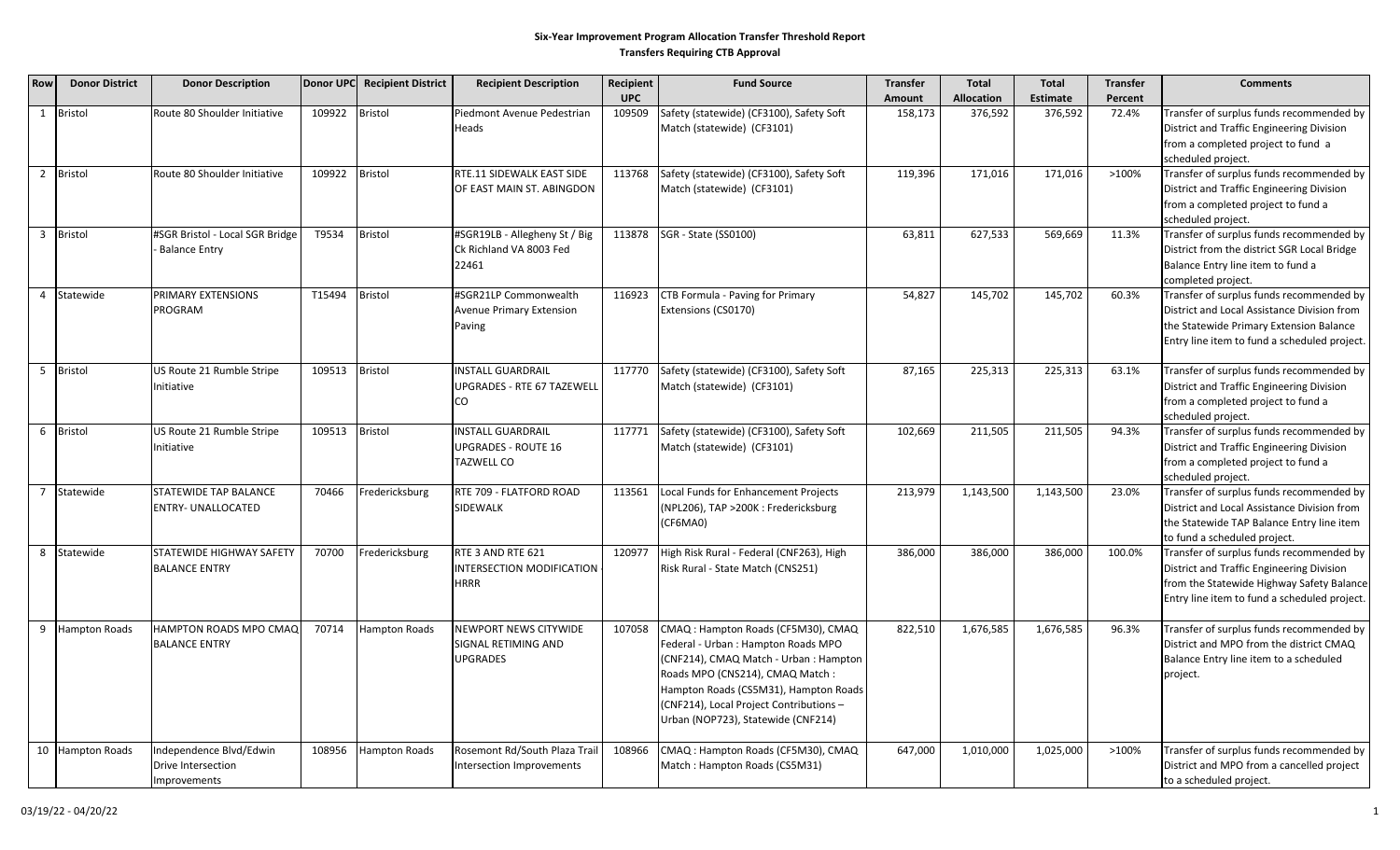#### **Six‐Year Improvement Program Allocation Transfer Threshold Report Transfers Requiring CTB Approval**

| <b>Row</b> | <b>Donor District</b> | <b>Donor Description</b>                                    | Donor UPC | <b>Recipient District</b> | <b>Recipient Description</b>                                         | Recipient         | <b>Fund Source</b>                                                                                                                                                                                                                                           | <b>Transfer</b> | <b>Total</b>      | <b>Total</b> | <b>Transfer</b> | <b>Comments</b>                                                                                                                                                               |
|------------|-----------------------|-------------------------------------------------------------|-----------|---------------------------|----------------------------------------------------------------------|-------------------|--------------------------------------------------------------------------------------------------------------------------------------------------------------------------------------------------------------------------------------------------------------|-----------------|-------------------|--------------|-----------------|-------------------------------------------------------------------------------------------------------------------------------------------------------------------------------|
|            |                       |                                                             |           |                           |                                                                      | <b>UPC</b>        |                                                                                                                                                                                                                                                              | Amount          | <b>Allocation</b> | Estimate     | Percent         |                                                                                                                                                                               |
|            | 11 Hampton Roads      | <b>HAMPTON ROADS MPO CMAQ</b><br><b>BALANCE ENTRY</b>       | 70714     | <b>Hampton Roads</b>      | <b>Briarfield Sidewalk</b>                                           | 108980            | CMAQ: Hampton Roads (CF5M30), CMAQ<br>Match: Hampton Roads (CS5M31)                                                                                                                                                                                          | 265,128         | 1,080,035         | 1,080,035    | 32.5%           | Transfer of surplus funds recommended by<br>District and MPO from the district CMAQ<br>Balance Entry line item to a scheduled<br>project.                                     |
|            | 12 Hampton Roads      | Systemic Flashing Yellow<br>Arrow Improvements              | 111024    | Hampton Roads             | Mercury Blvd Pedestrian<br>Improvements                              | 113749            | Safety (statewide) (CF3100), Safety Soft<br>Match (statewide) (CF3101), VA Safety<br>HSIP - Federal (CF3HS0), VA Safety HSIP -<br>Softmatch (CF3HS1)                                                                                                         | 307,412         | 774,412           | 774,412      | 65.8%           | Transfer of surplus funds recommended by<br>District and Traffic Engineering Division<br>from a cancelled project to fund a<br>scheduled project.                             |
| 13         | Statewide             | <b>IMPROVEMENTS TO I-64</b><br><b>HRELN - BALANCE ENTRY</b> | T-25572   | <b>Hampton Roads</b>      | <b>HAMPTON ROADS EXPRESS</b><br>LANES, SEGMENT 1A (CN<br>PHASE ONLY) | 121360/<br>121361 | Transportation Initiatives: HIP Bridge-<br>Federal; Transportation Initiatives: HIP<br>CRSSA-Federal; Transportation Initiatives:<br>HIP Statewide - Federal; Transportation<br>Initiatives: General Fund-State;<br><b>Transportation Initiatives: State</b> | 93,100,000      | 93,100,000        | 93,100,000   | 100.0%          | Transfer of surplus funds recommended by<br>District from Balance Entry line item to<br>fund an underway project.                                                             |
|            | 14 Northern Virginia  | <b>NOVA SYSTEMIC PEDESTRIAN</b><br><b>CROSSINGS PH3</b>     | 116723    | Northern Virginia         | NOVA SYSTEMIC PEDESTRIAN<br><b>CROSSINGS PH1</b>                     | 116721            | Open Container Funds - Statewide<br>(CNF221)                                                                                                                                                                                                                 | 550,000         | 2,550,001         | 2,550,000    | 27.5%           | Transfer of surplus funds recommended by<br>District and Traffic Engineering Division<br>from a scheduled project to an underway<br>project.                                  |
|            | 15 Northern Virginia  | NOVA SYSTEMIC PEDESTRIAN<br><b>CROSSINGS PH3</b>            | 116723    | Northern Virginia         | NOVA SYSTEMIC PEDESTRIAN<br><b>CROSSINGS PH2</b>                     | 116722            | Open Container Funds - Statewide<br>(CNF221)                                                                                                                                                                                                                 | 2,502,718       | 5,320,000         | 5,320,000    | 88.8%           | Transfer of surplus funds recommended by<br>District and Traffic Engineering Division<br>from a scheduled project to fund a<br>scheduled project.                             |
|            | 16 Northern Virginia  | NORTHERN VIRGINIA (NOVA)<br><b>CMAQ BALANCE ENTRY</b>       | 70716     | Northern Virginia         | <b>TRAFFIC SIGNAL</b><br><b>OPTIMIZATION</b>                         | 120576            | CMAQ Federal - Access: Northern Virginia<br>MPO (CNF214), CMAQ Match - Access :<br>Northern Virginia MPO (CNS214), Local<br>Project Contributions - Primary (NOP423),<br>Northern Virginia (CNF214)                                                          | 963,952         | 2,522,191         | 2,244,619    | 61.9%           | Transfer of surplus funds recommended by<br>District and MPO from the district RSTP<br>Balance Entry line item to a scheduled<br>project.                                     |
|            | 17 Statewide          | <b>STATEWIDE HIGHWAY SAFETY</b><br><b>BALANCE ENTRY</b>     | 70700     | Salem                     | Downtown Main Street<br>Pedestrian Improvements -<br>City of Galax   | 113319            | Bike/Pedestrian (CNF207), HSIP - Bike and<br>Pedestrian (CNF053), HSIP - State Match<br>(CNS251)                                                                                                                                                             | 100,363         | 543,022           | 543,022      | 22.7%           | Transfer of surplus funds recommended by<br>District and Traffic Engineering Division<br>from the Statewide Highway Safety Balance<br>Entry line item to a scheduled project. |
| 18         | Statewide             | STATEWIDE HIGHWAY SAFETY<br><b>BALANCE ENTRY</b>            | 70700     | Salem                     | Pedestrian Improvements on<br>Route 11 (Williamson Road)             | 113947            | Safety (statewide) (CF3100), Safety Soft<br>Match (statewide) (CF3101)                                                                                                                                                                                       | 1,073,000       | 2,573,000         | 2,573,000    | 71.5%           | Transfer of surplus funds recommended by<br>District and Traffic Engineering Division<br>from the Statewide Highway Safety Balance<br>Entry line item to a scheduled project. |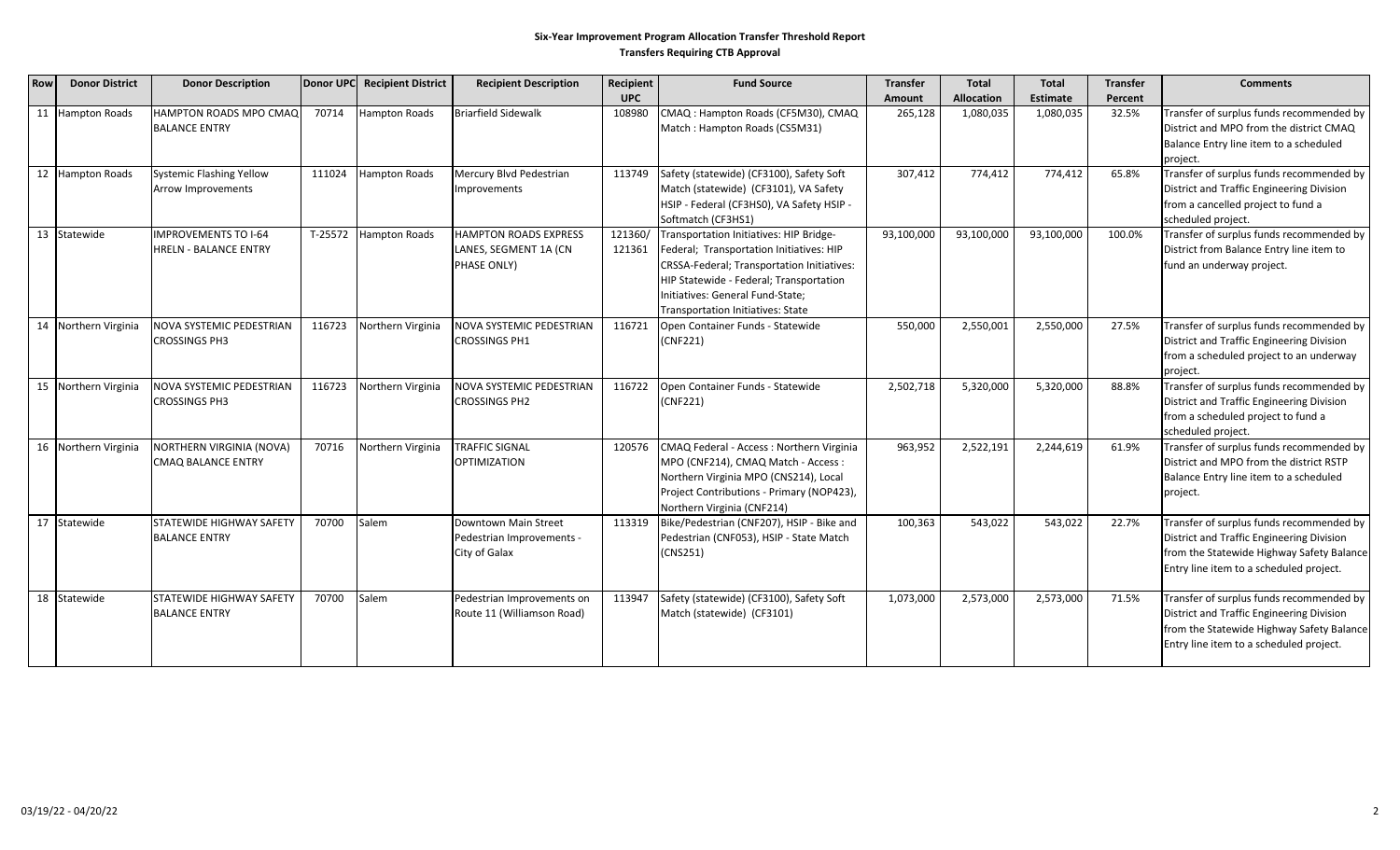### **Six‐Year Improvement Program Allocation Transfer Threshold Report Transfers Not Requiring CTB Approval**

| <b>Row</b>   | <b>Donor District</b> | <b>Donor Description</b>                                                                             |                   | Donor UPC Recipient District | <b>Recipient Description</b>                                       | Recipient  | <b>Fund Source</b>                                                                                                                                                                                                                                                                                                                                                                                            | <b>Transfer</b> | <b>Total</b>      | <b>Total</b>    | <b>Transfer</b> | <b>Comments</b>                                                                                                                           |
|--------------|-----------------------|------------------------------------------------------------------------------------------------------|-------------------|------------------------------|--------------------------------------------------------------------|------------|---------------------------------------------------------------------------------------------------------------------------------------------------------------------------------------------------------------------------------------------------------------------------------------------------------------------------------------------------------------------------------------------------------------|-----------------|-------------------|-----------------|-----------------|-------------------------------------------------------------------------------------------------------------------------------------------|
|              |                       |                                                                                                      |                   |                              |                                                                    | <b>UPC</b> |                                                                                                                                                                                                                                                                                                                                                                                                               | Amount          | <b>Allocation</b> | <b>Estimate</b> | Percent         |                                                                                                                                           |
| $\mathsf{A}$ | Statewide             | STATEWIDE SYIP UPDATE<br><b>BALANCE ENTRY</b>                                                        | T1179             | Culpeper                     | <b>Bridge Rehabilitation Rt. 17</b><br>over S Railway and Rt. 805  | 96739      |                                                                                                                                                                                                                                                                                                                                                                                                               | 64,614          | 8,131,200         | 8,131,200       | 0.8%            | Transfer of surplus funds recommended by<br>District from the Statewide SYIP Balance<br>Entry line item to fund an underway<br>project.   |
| $\mathsf{B}$ | Culpeper              | ROUTE 211/229 INTERSECTION<br><b>IMPROVEMENTS - PHASE I</b>                                          | 112810            | Culpeper                     | District-wide Flashing Yellow<br>Arrows Installations              | 116005     | Safety (statewide) (CF3100), Safety Soft<br>Match (statewide) (CF3101)                                                                                                                                                                                                                                                                                                                                        | 9,418           | 135,082           | 135,082         | 7.5%            | Transfer of surplus funds recommended by<br>District and Traffic Engineering Division<br>between completed projects.                      |
| $\mathsf{C}$ | <b>Hampton Roads</b>  | #SMART18 - SKIFFES CREEK<br>CONNECTOR, Centerville Road<br>Intersection Improvements at<br>News Road | 100200,<br>102944 | Hampton Roads                | Sidewalk and Bikeway on Rte<br>60 from Croaker to Old Church<br>Rd | 17633      | CMAQ: Hampton Roads (CF5M30), CMAQ<br>Match: Hampton Roads (CS5M31), RSTP:<br>Hampton Roads (CF2M30), RSTP Match:<br>Hampton Roads (CS2M31)                                                                                                                                                                                                                                                                   | 264,288         | 3,767,028         | 3,767,028       | 7.5%            | Transfer of surplus funds recommended by<br>District and MPO from underway project<br>and a completed project to a scheduled<br>project.  |
|              | D Hampton Roads       | HAMPTON ROADS MPO CMAQ<br><b>BALANCE ENTRY</b>                                                       | 70714             | Hampton Roads                | Main Street Pedestrian<br>Improvements                             | 102951     | CMAQ Federal - Urban : Hampton Roads<br>MPO (CNF214), CMAQ Match - Urban :<br>Hampton Roads MPO (CNS214)                                                                                                                                                                                                                                                                                                      | 241,525         | 1,733,866         | 1,492,341       | 16.2%           | Transfer of surplus funds recommended by<br>District and MPO from the district CMAQ<br>Balance Entry line item to a scheduled<br>project. |
|              | E Hampton Roads       | HAMPTON ROADS MPO CMAQ<br><b>BALANCE ENTRY</b>                                                       | 70714             | Hampton Roads                | Newport News Signal Timing<br>Improvements                         | 103016     | CMAQ : Hampton Roads (CF5M30), CMAQ<br>Federal - Urban : Hampton Roads MPO<br>(CNF214), CMAQ Match - Urban : Hampton<br>Roads MPO (CNS214), CMAQ Match:<br>Hampton Roads (CS5M31), CMAQ State<br>Match - Hampton Roads (CNS214),<br>Hampton Roads (CNF214)                                                                                                                                                    | 100,000         | 1,000,000         | 1,000,000       | 11.1%           | Transfer of surplus funds recommended by<br>District and MPO from the district CMAQ<br>Balance Entry line item to a scheduled<br>project. |
|              | F Hampton Roads       | City of Suffolk Emergency<br><b>Vehicle Preemption</b><br>Deployment                                 | 113826            | Hampton Roads                | <b>Suffolk Transportation</b><br><b>Operation Center</b>           | 108982     | CMAQ: Hampton Roads (CF5M30), CMAQ<br>Match: Hampton Roads (CS5M31)                                                                                                                                                                                                                                                                                                                                           | 46,839          | 2,096,839         | 2,096,839       | 2.3%            | Transfer of surplus funds recommended by<br>District and MPO from the district CMAQ<br>Balance Entry line item to a scheduled<br>project. |
| G            | <b>Hampton Roads</b>  | <b>HAMPTON ROADS DISTRICT</b><br><b>REGIONAL STP (RSTP)</b><br><b>BALANCE ENTRY</b>                  | 70715             | Hampton Roads                | Amtrak Multimodal Station<br>Site Grading and Drainage             | 109075     | Federal RSTP (CNF273), Accounts<br>Receivable - Urban (NR), Federal STP<br>Regional - Chesapeake (CNF273), Federal<br>STP Regional - Newport News (CNF273),<br>RSTP - Urban: Hampton Roads MPO<br>(CNF273), RSTP Match - Urban : Hampton<br>Roads MPO (CNS273), State Match Non-<br>Formula - Chesapeake (CNS273), State<br>Match Non-Formula - Newport News<br>(CNS273), State Match Off the Top<br>(CNS273) | 599,999         | 9,728,350         | 9,728,350       | 6.6%            | Transfer of surplus fund recommended by<br>District and MPO from the district RSTP<br>Balance Entry line item to a scheduled<br>project.  |
|              | H Hampton Roads       | HAMPTON ROADS MPO CMAQ<br><b>BALANCE ENTRY</b>                                                       | 70714             | Hampton Roads                | Amtrak Multimodal Station -<br>Station, Platform, Parking Lot      | 109076     | CMAQ Federal - Urban : Hampton Roads<br>MPO (CNF214), CMAQ Match - Urban :<br>Hampton Roads MPO (CNS214)                                                                                                                                                                                                                                                                                                      | 233,046         | 14,865,250        | 14,865,249      | 1.6%            | Transfer of surplus funds recommended by<br>District and MPO from the district CMAQ<br>Balance Entry line item to a scheduled<br>project. |
|              | <b>Hampton Roads</b>  | RTE 615 - RECONSTRUCT TO 4<br>LANES                                                                  | 50057             | Hampton Roads                | Reconstrruct Toano ADA<br>Sidewalk and Bike and Ped.               | 113271     | Revenue Sharing Local Match (NPL201),<br>Local Project Contributions - Secondary<br>(NPL623), Revenue Sharing State Match<br>(CNS202)                                                                                                                                                                                                                                                                         | 226,164         | 2,177,929         | 2,177,929       | 11.6%           | Transfer of surplus funds recommended by<br>District and Local Assistance Division from a<br>completed project to a scheduled project.    |